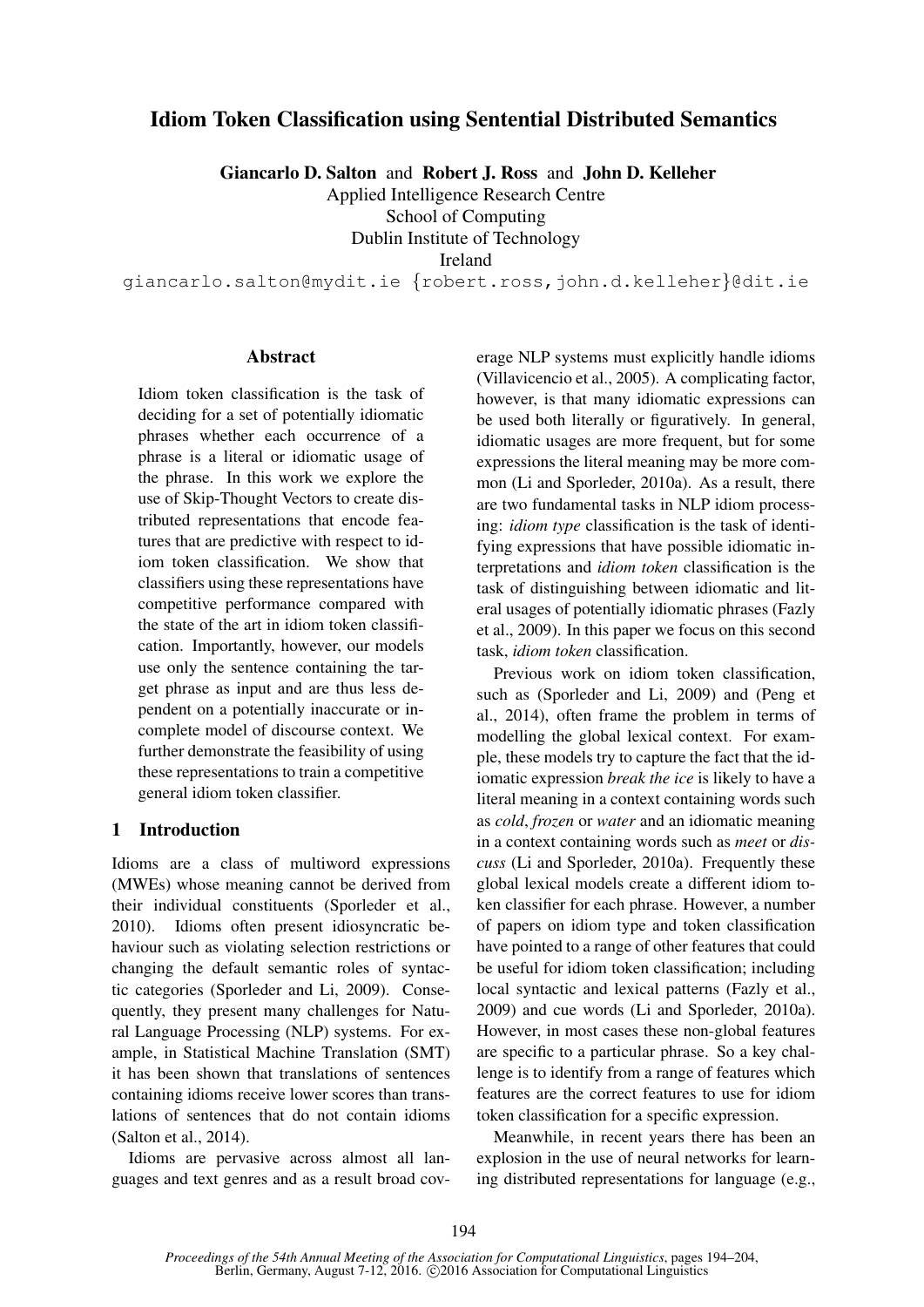Socher et al. (2013), Kalchbrenner et al. (2014) and Kim (2014)). These representations are automatically trained from data and can simultaneously encode multiple linguistics features. For example, word embeddings can encode gender distinctions and plural-singular distinctions (Mikolov et al., 2013b) and the representations generated in sequence to sequence mappings have been shown to be sensitive to word order (Sutskever et al., 2014). The recent development of Skip-Thought Vectors (or Sent2Vec) (Kiros et al., 2015) has provided an approach to learn distributed representations of sentences in an unsupervised manner.

In this paper we explore whether the representations generated by Sent2Vec encodes features that are useful for idiom token classification. This question is particularly interesting because the Sent2Vec based models only use the sentence containing the phrase as input whereas the baselines systems use full the paragraph surrounding the sentence. We further investigate the construction of a "general" classifier that can predict if a sentence contains literal or idiomatic language (independent of the expression) using just the distributed representation of the sentence. This approach contrasts with previous work that has primarily adopted a "per expression" classifier approach and has been based on more elaborate context features, such as discourse and lexical cohesion between and sentence and the larger context. We show that our method needs less contextual information than the state-of-the-art method and achieves competitive results, making it an important contribution to a range of applications that do not have access to a full discourse context. We proceed by introducing that previous work in more detail.

## 2 Previous Work

One of the earliest works on idiom token classification was on Japanese idioms (Hashimoto and Kawahara, 2008). This work used a set of features, commonly used in Word Sense Disambiguation (WSD) research, that were defined over the text surrounding a phrase, as well as a number of idiom specific features, which were in turn used to train an SVM classifier based on a corpus of sentences tagged as either containing an idiomatic usage or a literal usage of a phrase. Their results indicated that the WSD features worked well on idiom token classification but that their idioms specific features

did not help on the task.

Focusing on idiom token classification in English, Fazly et al. (2009) developed the concept of a canonical form (defined in terms of local syntactic and lexical patterns) and argued that for each idiom there is a distinct canonical form (or small set of forms) that mark idiomatic usages of a phrase. Meanwhile Sporleder and Li (2009) proposed a model based on how strongly an expression is linked to the overall cohesive structure of the discourse. Strong links result in a literal classification, otherwise an idiomatic classification is returned. In related work, Li and Sporleder (2010a) experimented with a range of features for idiom token classification models, including: global lexical context, discourse cohesion, syntactic structures based on dependency parsing, and local lexical features such as cue words, occurring just before or after a phrase. An example of a local lexical feature is when the word *between* occurs directly after *break the ice*; here this could mark an idiomatic usage of the phrase: *it helped to break the ice between Joe and Olivia*. The results of this work indicated that features based on global lexical context and discourse cohesion were the best features to use for idiom token classification. The inclusion of syntactic structures in the feature set provided a boost to the performance of the model trained on global lexical context and discourse cohesion. Interestingly, unlike the majority of previous work on idiom token classification Li and Sporleder (2010a) also investigated building general models that could work across multiple expressions. Again they found that global lexical context and discourse cohesion were the best features in their experiments.

Continuing work on this topic, Li and Sporleder (2010b) present research based on the assumption that literal and figurative language are generated by two different Gaussians. The model representation is based on semantic relatedness features similar to those used earlier in (Sporleder and Li, 2009). A Gaussian Mixture Model was trained using an Expectation Maximization method with the classification of instances performed by choosing the category which maximises the probability of fitting either of the Gaussian components. Li and Sporleder (2010b)'s results confirmed the findings from previous work that figurative language exhibits less cohesion with the surrounding context then literal language.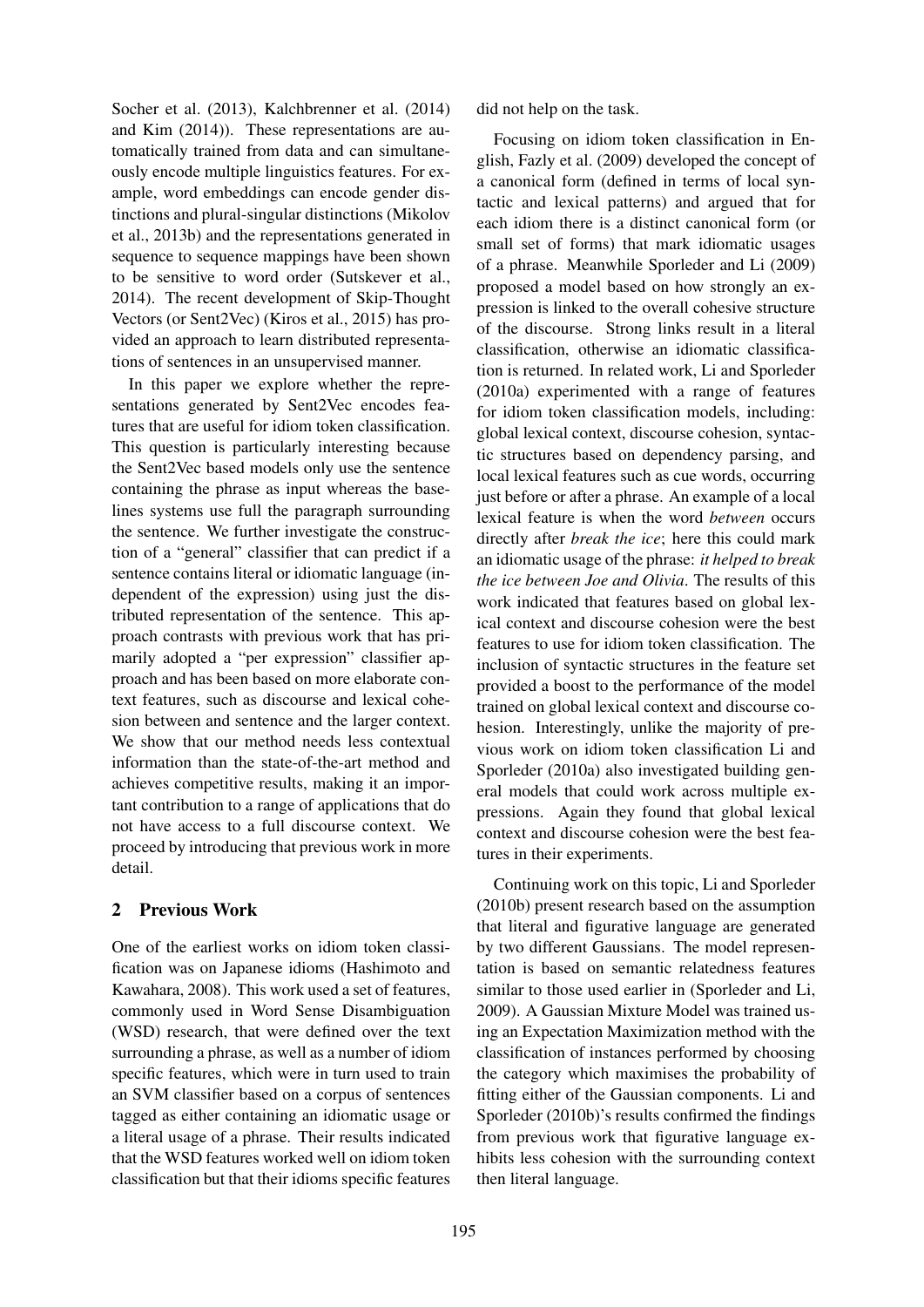More recently, Feldman and Peng (2013) describes an approach to idiom token identification that frames the problem as one of outlier detection. The intuition behind this work is that because idiomatic usages of phrases have weak cohesion with the surrounding context they are semantically distant from local topics. As a result, phrases that are semantic outliers with respect to the context are likely to be idioms. Feldman and Peng (2013) explore two different approaches to outlier detection based on principle component analysis (PCA) and linear discriminant analysis (LDA) respectively. Building on this work, Peng et al. (2014) assume that phrases within a given text segment (e.g., a paragraph) that are semantically similar to the main topic of discussion in the segment are likely to be literal usages. They use Latent Dirichlet Allocation (LDA) (Blei et al., 2003) to extract a topic representation, defined as a topic term document matrix, of each text segment within a corpus. They then trained a number of models that classify a phrase in a given text segment as a literal or idiomatic usage by using the topic term document matrix to project the phrase into a topic space representation and label outliers within the topic space as idiomatic. To the best of our knowledge, Peng et al. (2014) is currently the best performing approach to idiom token classification and we use their models as our baseline<sup>1</sup>.

## 3 Skip-Thought Vectors

While idiom token classification based on long range contexts, such as is explored in a number of the models outlined in the previous section, generally achieve good performance, an NLP system may not always have access to the surrounding context, or may indeed find it challenging to construct a reliable interpretation of that context. Moreover, the construction of classifiers for each individual idiom case is resource intensive, and we argue fails to easily scale to under-resourced languages. In light of this, in our work we are exploring the potential of distributed compositional semantic models to produce reliable estimates of idiom token classification.

Skip-Thought Vectors (Sent2Vec) (Kiros et al.,

2015) are a recent prominent example of such distributed models. Skip-Thought Vectors are an application of the Encoder/Decoder framework (Sutskever et al., 2014), a popular architecture for NMT (Bahdanau et al., 2015) based on recurrent neural networks (RNN). The encoder takes an input sentence and maps it into a distributed representation (a vector of real numbers). The decoder is a language model that is conditioned on the distributed representation and, in Sent2Vec, is used to "predict" the sentences surrounding the input sentence. Consequently, the Sent2Vec encoder learns (among other things) to encode information about the context of an input sentence without the need of explicit access to it. Figure 1 presents the architecture of Sent2Vec.

More formally, assume a given tuple  $(s_{i-1}, s_i,$  $s_{i+1}$ ) where  $s_i$  is the input sentence,  $s_{i-1}$  is the previous sentence to  $s_i$  and  $s_{i+1}$  is the next sentence to  $s_i$ . Let  $w_i^t$  denote the *t*-th word for  $s_i$  and  $\mathbf{x}_i^t$  denote its word embedding. We follow Kiros et al. (2015) and describe the model in three parts: encoder, decoder and objective function.

**Encoder.** Given the sentence  $s_i$  of length N, let  $w_i^1, \ldots, w_i^N$  denote the words in  $s_i$ . At each timestep  $t$ , the encoder (in this case an RNN with Gated Recurrent Units - GRUs (Cho et al., 2014)) produces a hidden state  $h_i^t$  that represents the sequence  $w_i^1, \ldots, w_i^t$ . Therefore,  $\mathbf{h}_i^N$  represents the full sentence. Each  $\mathbf{h}_i^N$  is produced by iterating the following equations (without the subscript  $i$ ):

$$
\mathbf{r}^t = \sigma(\mathbf{W}_r^e \mathbf{x}^t + \mathbf{U}_r^e \mathbf{h}^{t-1})
$$
 (1)

$$
\mathbf{z}^t = \sigma(\mathbf{W}_z^e \mathbf{x}^t + \mathbf{U}_z^e \mathbf{h}^{t-1})
$$
 (2)

$$
\tilde{\mathbf{h}}^t = tanh(\mathbf{W}^e \mathbf{x}^t + \mathbf{U}^e(\mathbf{r}^t \odot \mathbf{h}^{t-1})) \quad (3)
$$

$$
\mathbf{h}^{t} = (1 - \mathbf{z}^{t}) \odot \mathbf{h}^{t-1} + \mathbf{z}^{t} \odot \tilde{\mathbf{h}}^{t} \tag{4}
$$

where  $\mathbf{r}^t$  is the reset gate,  $\mathbf{z}^t$  is the update gate,  $\tilde{\mathbf{h}}^t$  is the proposed update state at time t and  $\odot$ denotes a component-wise product.

Decoder. The decoder is essentially a neural language model conditioned on the input sentence representation  $\mathbf{h}_i^N$ . However, two RNNs are used (one for the sentence  $s_{i-1}$  and the other for the sentence  $s_{i+1}$ ) with different parameters except the embedding matrix  $(E)$ , and a new set of matrices  $(C_r, C_z \text{ and } C)$  are introduced to condition the GRU on  $\mathbf{h}_i^N$ . Let  $\mathbf{h}_{i+1}^t$  denote the hidden state of the decoder of the sentence  $s_{i+1}$  at time t. De-

 $1$ However, it is not possible for us to reproduce their results directly as they "apply the (modified) Google stop list before extracting the topics" (Peng et al., 2014, p. 2023) and, to date, we do not have access to the modified list. So in our experiments we compare our results with the results they report on the same data.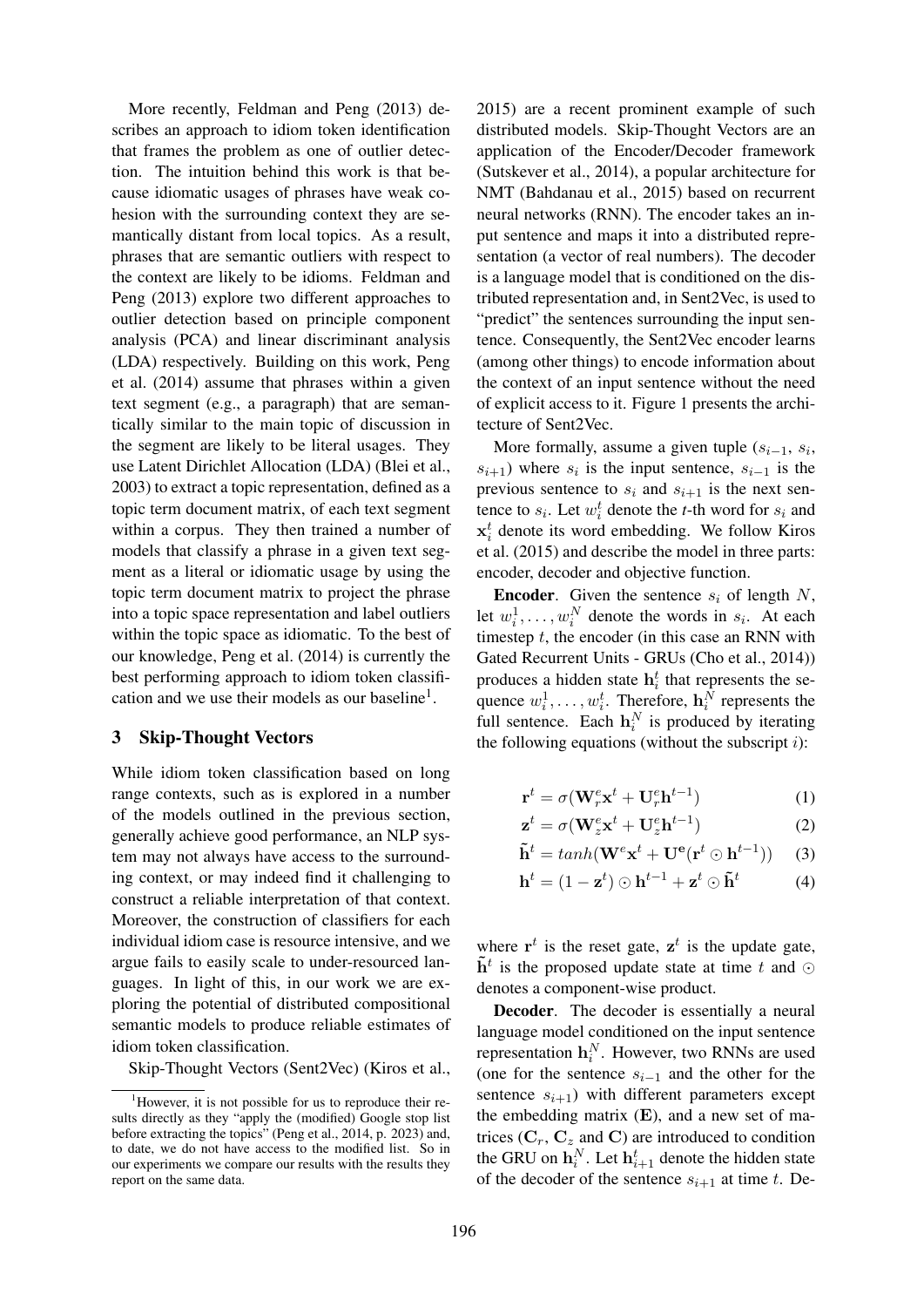

Figure 1: Picture representing the Encoder/Decoder architecture used in the Sent2Vec as shown in Kiros et al. (2015). The gray circles represent the Encoder unfolded in time, the red and the green circles represent the Decoder for the previous and the next sentences respectively also unfolded in time. In this example, the input sentence presented to the Encoder is *I could see the cat on the steps*. The previous sentence is *I got back home* and the next sentence is *This was strange*. Unattached arrows are connected to the encoder output (which is the last gray circle).

coding  $s_{i+1}$  requires iterating the following equations:

$$
\mathbf{r}^{t} = \sigma(\mathbf{W}_{r}^{d}\mathbf{x}^{t} + \mathbf{U}_{r}^{d}\mathbf{h}^{t-1} + \mathbf{C}_{r}\mathbf{h}_{i}^{N})
$$
 (5)

$$
\mathbf{z}^{t} = \sigma(\mathbf{W}_{z}^{d}\mathbf{x}^{t} + \mathbf{U}_{z}^{d}\mathbf{h}^{t-1} + \mathbf{C}_{z}\mathbf{h}_{i}^{N})
$$
(6)

$$
\tilde{\mathbf{h}}^t = tanh(\mathbf{W}^d \mathbf{x}^t + \mathbf{U}^d (\mathbf{r}^t \odot \mathbf{h}^{t-1}) + \mathbf{C} \mathbf{h}_i^N) \tag{7}
$$

$$
\mathbf{h}_{i+1}^{t} = (1 - \mathbf{z}^{t}) \odot \mathbf{h}^{t-1} + \mathbf{z}^{t} \odot \tilde{\mathbf{h}}^{t}
$$
 (8)

where  $\mathbf{r}^t$  is the reset gate,  $\mathbf{z}^t$  is the update gate,  $\tilde{\mathbf{h}}^t$  is the proposed update state at time t and  $\odot$ denotes a component-wise product. An analogous computation is required to decode  $s_{i-1}$ .

Given  $h_{i+1}^t$ , the probability of the word  $w_{i+1}^t$ conditioned on the previous  $w_{i+1}^{\leq t}$  words and the encoded representation produced by the encoder  $(h_i^N)$  is:

$$
P(w_{i+1}^t | w_{i+1}^{< t}, h_i^N) \propto exp(\mathbf{E}_{w_{i+1}^t} \mathbf{h}_{i+1}^t) \qquad (9)
$$

where  $\mathbf{E}_{w_{i+1}^t}$  denotes the embedding for the word  $w_{i+1}^t$ . An analogous computation is performed to find the probability of  $s_{i-1}$ .

**Objective.** Given the tuple  $(s_{i-1}, s_i, s_{i+1})$ , the objective is to optimize the sum of the logprobabilities of the next  $(s_{i+1})$  and previous  $(s_{i-1})$  sentences given the distributed representation  $(\mathbf{h}_i^N)$  of  $s_i$ :

$$
\sum \log P(w_{i+1}^{t}|w_{i+1}^{< t}, h_{i}^{N}) + P(w_{i-1}^{t}|w_{i-1}^{< t}, h_{i}^{N})
$$
\n(10)

where the total objective is summed over all training tuples  $(s_{i-1}, s_i, s_{i+1})$ .

The utility of Sent2Vec is that it is possible to infer properties of the surrounding context only from the input sentence. Therefore, we can assume that the Sent2Vec distributed representation is also carrying information regarding its context (without the need to explicitly access it). Following that intuition, we can train a supervised classifier only using the labelled sentences containing examples of idiomatic or literal language use without modelling long windows of context or using methods to extract topic representations.

### 4 Experiments

In the following we describe a study that evaluates the predictiveness of the distributed representations generated by Sent2Vec for idiom token classifier. We first evaluate these representations using a "per expression" study design (i.e., one classifier per expression) and compare our results to those of Peng et al. (2014) who applied multiparagraphs contexts to generate best results. We also experiment with a "general" classifier trained and tested on a set of mixed expressions.

#### 4.1 Dataset

In order to make our results comparable with (Peng et al., 2014) we used the same VNC-Tokens dataset (Cook et al., 2008) that they used in their experiments. The dataset used is a collection of sentences containing 53 different Verb Noun Constructions<sup>2</sup> (VNCs) extracted from the British National Corpus (BNC) (Burnard, 2007). In total, the VNC-Token dataset has 2984 sentences where each sample sentence is labelled with one of three labels: *I* (idiomatic); *L* (literal); or *Q* (unknown).

 $2$ This verb-noun constructions can be used either idiomatically or literally.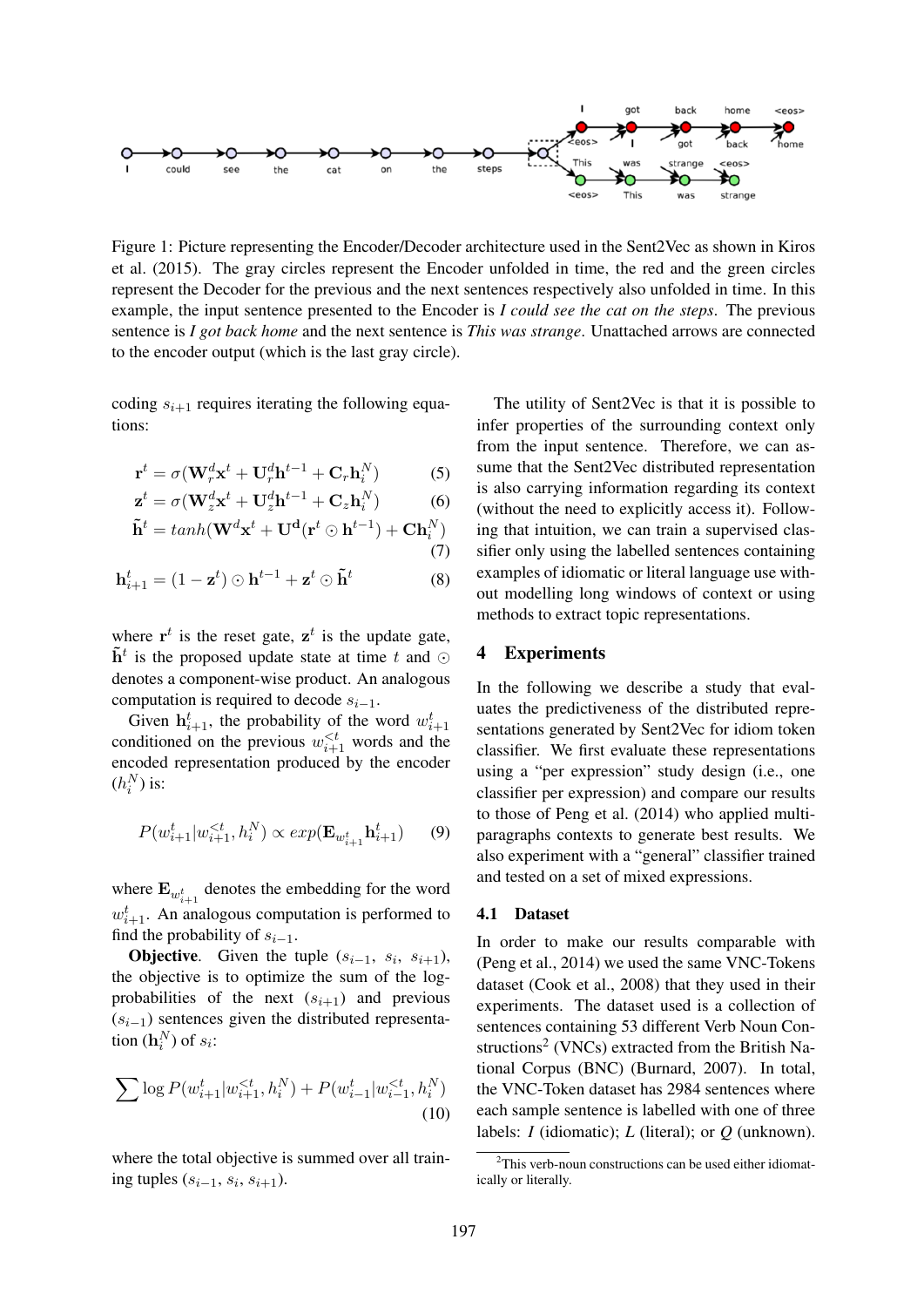Of the 56 VNCs in the dataset 28 of these expressions have a reasonably balanced representation (with similar numbers of idiomatic and literal occurrences in the corpus) and the other 28 expressions have a skewed representation (with one class much more common then the other). Following the approach taken by (Peng et al., 2014), in this study we use the "balanced" part of the dataset and considered only those sentences labelled as "I" and "L" (1205 sentences - 749 labelled as "I" and 456 labelled as "L").

Peng et al. (2014) reported the precision, recall and f1-score of their models on 4 of the expressions from the balanced section of dataset: BlowWhistle; MakeScene; LoseHead; and TakeHeart. So, our first experiment is designed to compare our models with these baseline systems on a "per-expression" basis. For this experiment we built a training and test set for each of these expressions by randomly sampling expressions following the same distributions presented in Peng et al. (2014). In Table 1 we present those distribution and the split into training and test sets. The numbers in parentheses denote the number of samples labelled as "I".

| <b>Expression</b>  | <b>Samples</b> | <b>Train Size</b> | <b>Test Size</b> |
|--------------------|----------------|-------------------|------------------|
| <b>BlowWhistle</b> | 78 (27)        | 40(20)            | 38(7)            |
| LoseHead           | 40(21)         | 30(15)            | 10(6)            |
| <i>MakeScene</i>   | 50 (30)        | 30(15)            | 20(15)           |
| <i>TakeHeart</i>   | 81 (61)        | 30(15)            | 51 (46)          |

Table 1: The sizes of the samples for each expression and the split into training and test set. The numbers in parentheses indicates the number of idiomatic labels within the set. We follow the same split as described in Peng et al. (2014).

While we wish to base our comparison on the work of Peng et al. (2014) as it is the current state of the art, this is not without its own challenges. In particular we see the choice of these 4 expression as a somewhat random decision as other expressions could also be selected for the evaluation with similar ratios to those described in Table 1. Moreover, the choosen expressions are all semi-compositional and do not consider fully non-compositional expressions (although we believe the task of classifying non-compositional expressions would be easier for any method aimed at idiom token classification as these expressions are high-fixed) .A better evaluation would consider all the 28 expressions of the balanced part of the VNC-tokens dataset. In addition, we also see this choice of training and test splits as somewhat arbitrary. For two of the expressions the test set contain samples in a way that one of the classes outnumber the other by a great amount: for *BlowWhistle*, the literal class contains roughly 4 times more samples than the idiomatic class; and for *TakeHeart* the idiomatic class contains roughly 9 times more samples than the literal class. Our concerns with these very skewed test set ratios is that it is very easy when applying a per expression approach (i.e., a separate model for each expression) for a model to achieve good performance (in terms of precision, recall, ad f1) if the positive class is the majority class in the test set. However, despite these concerns, in our first experiment in order to facilitate comparison with the prior art we follow the expression selections and training/test splits described in Peng et al. (2014).

Studies on the characteristics of distributed semantic representations of words have shown that similar words tend to be represented by points that are close to each other in the semantic feature space (e.g. Mikolov et al. (2013a)). Inspired by these results we designed a second experiment to test whether the Sent2Vec representations would cluster idiomatic sentences in one part of the feature space and literal sentences in another part of the space. For this experiment we used the entire "balanced" part of the VNC-tokens dataset to train and test our "general" (multi-expression) models. In this experiment we wanted the data to reflect, as much as possible, the real distribution of the idiomatic and literal usages of each expression. So, in constructing our training and test set we tried to maintain for each expression the same ratio of idiomatic and literal examples across the training and test set. To create the training and test sets, we split the dataset into roughly 75% for training (917 samples) and 25% for testing (288 samples). We randomly sample the expressions ensuring that the ratio of idiomatic to literal expressions of each expression were maintained across both sets. In Table 2 we show the expressions used and their split into training and testing. The numbers in parentheses are the number of samples labelled as "I".

#### 4.2 Sent2Vec Models

To encode the sentences into their distributed representations we used the code and models made available<sup>3</sup> by Kiros et al.  $(2015)$ . Using their

<sup>3</sup> https://github.com/ryankiros/skip-thoughts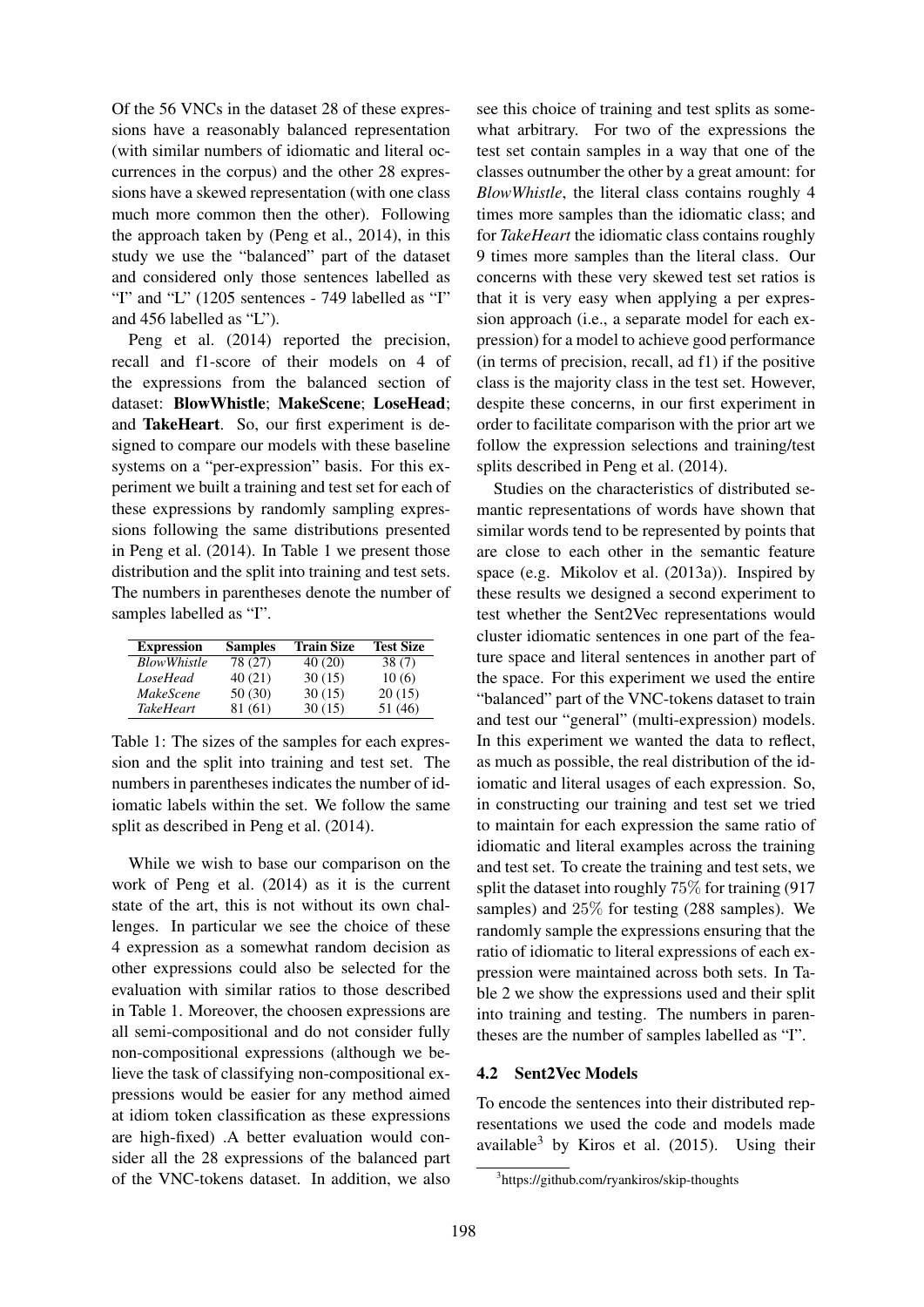| <b>Expression</b>  | <b>Samples</b> | <b>Train Size</b> | <b>Test Size</b> |
|--------------------|----------------|-------------------|------------------|
| <b>BlowTop</b>     | 28(23)         | 21(18)            | 7(5)             |
| <b>BlowTrumpet</b> | 29 (19)        | 21 (14)           | 8(5)             |
| <b>BlowWhistle</b> | 78 (27)        | 59 (20)           | 19(7)            |
| CutFigure          | 43 (36)        | 33(28)            | 10(8)            |
| FindFoot           | 53 (48)        | 39(36)            | 14 (12)          |
| GetNod             | 26(23)         | 19(17)            | 7(6)             |
| GetSack            | 50(43)         | 40 (34)           | 10(9)            |
| GetWind            | 28 (13)        | 20(9)             | 8(4)             |
| HaveWord           | 91 (80)        | 69 (61)           | 22 (19)          |
| <b>HitRoad</b>     | 32(25)         | 24 (19)           | 8 (6)            |
| <b>HitRoof</b>     | 18(11)         | 14(9)             | 4(2)             |
| HitWall            | 63(7)          | 50(6)             | 13(1)            |
| HoldFire           | 23(7)          | 19(5)             | 4(2)             |
| KickHeel           | 39 (31)        | 30(23)            | 9(8)             |
| LoseHead           | 40 (21)        | 29(15)            | 11(6)            |
| <b>LoseThread</b>  | 20(18)         | 16(15)            | 4(3)             |
| <i>MakeFace</i>    | 41 (27)        | 31(21)            | 10(6)            |
| MakeHav            | 17(9)          | 12(6)             | 5(3)             |
| <b>MakeHit</b>     | 14(5)          | 9(3)              | 5(2)             |
| <b>MakeMark</b>    | 85 (72)        | 66 (56)           | 19(16)           |
| MakePile           | 25(8)          | 18(6)             | 7(2)             |
| <i>MakeScene</i>   | 50 (30)        | 37(22)            | 13(8)            |
| PullLeg            | 51 (11)        | 40(8)             | 11(3)            |
| PullPlug           | 64 (44)        | 49 (33)           | 15(11)           |
| PullPunch          | 22(18)         | 18(15)            | 4(3)             |
| PullWeight         | 33 (27)        | 24(20)            | 9(7)             |
| <b>SeeStar</b>     | 61(5)          | 49(3)             | 12(2)            |
| <b>TakeHeart</b>   | 81 (61)        | 61 (45)           | 20(16)           |

Table 2: The sizes of the samples for each expression and the split into training and test set. The numbers in parentheses indicates the number of idiomatic labels within the set.

models it is possible to encode the sentences into three different formats: *uni-skip* (which uses a regular RNN to encode the sentence into a 2400 dimensional vector); *bi-skip* (that uses a bidirectional RNN to encode the sentence also into a 2400-dimensional vector); and the *comb-skip* (a concatenation of *uni-skip* and *bi-skip* which has 4800 dimensions). Their models were trained using the BookCorpus dataset (Zhu et al., 2015) and has been tested in several different NLP tasks as semantic relatedness, paraphrase detection and image-sentence ranking. Although we experimented with all the three models, in this paper we only report the results of classifiers trained and tested using the *comb-skip* features.

#### 4.3 Classifiers

#### 4.3.1 "Per-expression" models

The idea behind Sent2Vec is similar to those of word embeddings experiments: sentences containing similar meanings should be represented by points close to each other in the feature space. Following this intuition we experiment first with a similarity based classifier, the K-Nearest Neighbours (k-NN). For the k-NNs we experimented with  $k = \{2, 3, 5, 10\}.$ 

We also experimented with a more advanced algorithm, namely the Support Vector Machine (SVM) (Vapnik, 1995). We trained the SVM under three different configurations:

Linear-SVM-PE<sup>4</sup>. This model used a "linear" kernel with  $C = 1.0$  on all the classification setups.

Grid-SVM-PE. For this model we performed a grid search for the best parameters for each expression. The parameters are:  $\textit{BlowWhiste} = \{ \text{ker-} \}$ nel: 'rbf',  $C = 100$ }; *LoseHead* = { kernel: 'rbf',  $C = 1$  }; *MakeSene* = { kernel: 'rbf',  $C = 100$  }; *TakeHeart* = { kernel: 'rbf',  $C = 1000$  }.

SGD-SVM-PE. This model is a SVM with linear kernel but trained using stochastic gradient descent (Bottou, 2010). We set the SGD's learning rates ( $\alpha$ ) using a grid search: *BlowWhiste* = { $\alpha$  = 0.001 }; *LoseHead* = { $\alpha$  = 0.01 }; *MakeSene* =  $\{\alpha = 0.0001\}$ ; *TakeHeart* =  $\{\alpha = 0.0001\}$ ; *FullDataset* =  $\{\alpha = 0.0001\}$ . We trained these classifiers for 15 epochs.

#### 4.3.2 "General" models

We consider the task of creating a "general" classifier that takes an example of any potential idiom and classifying it into idiomatic or literal usage more difficult than the "per-expression" classification task. Hence we executed this part of the study with the SVM models only. We trained the same three types of SVM models used in the "perexpression" approach but with the following parameters:

Linear-SVM-GE<sup>5</sup>. This model used a linear kernel with  $C = 1.0$  for all the classification sets.

Grid-SVM-GE. For this model we also performed a grid search and set the kernel to "polynomial kernel" of  $degree = 2$  with  $C = 1000$ .

SGD-SVM-GE. We also experimented with a SVM with linear kernel trained using stochastic gradient descent. We set the SGD's learning rate  $\alpha = 0.0001$  after performing a grid search. We trained this classifier for 15 epochs.

### 5 Results and Discussion

We first present the results for the per expression comparison with Peng et al. (2014) and then in

<sup>4</sup> PE stands for "per-expression"

<sup>&</sup>lt;sup>5</sup>GE stands for "general".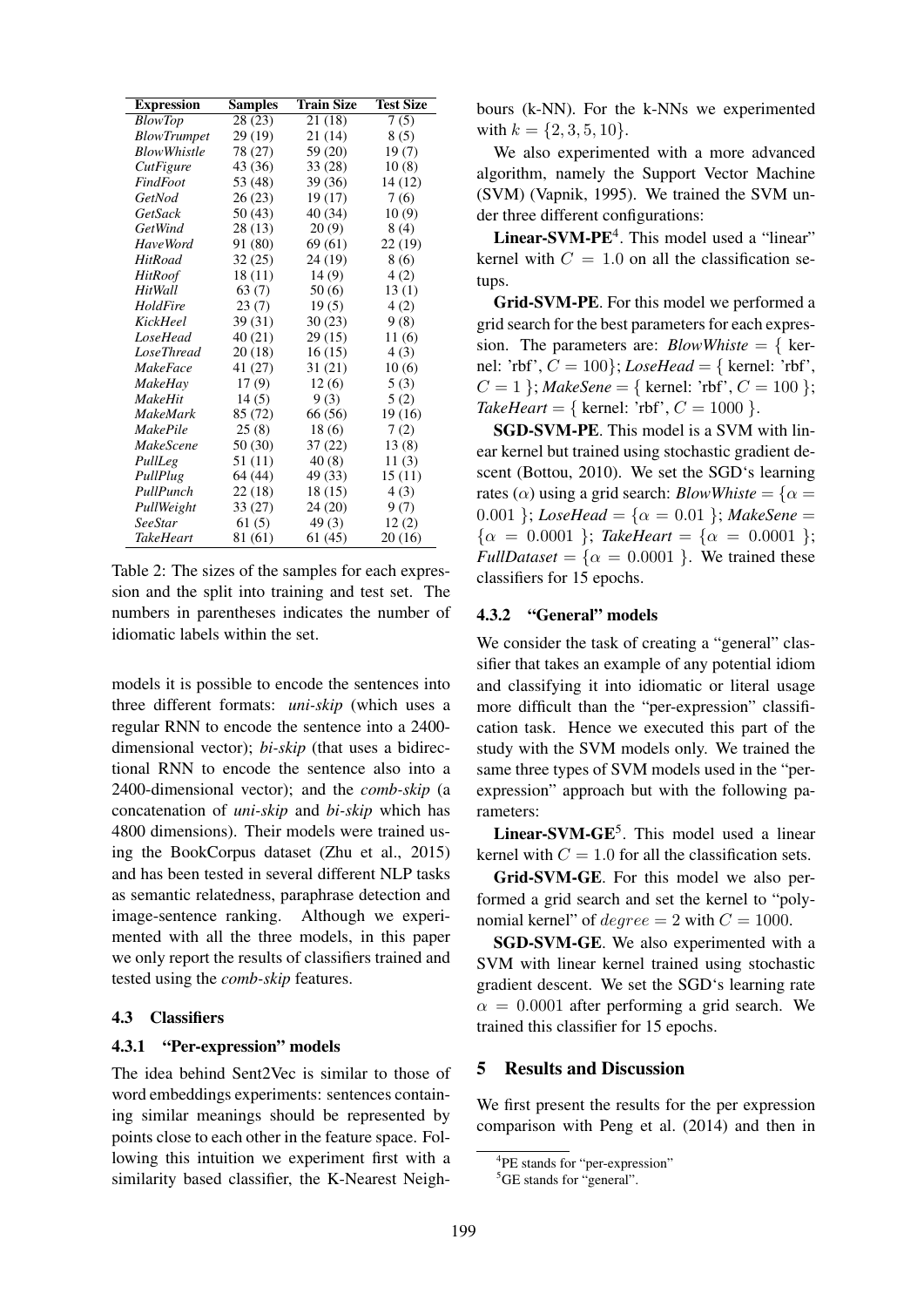| Models                             | BlowWhistle |      |      | LoseHead |      |      | MakeScene |      |      | TakeHeart |      |      |
|------------------------------------|-------------|------|------|----------|------|------|-----------|------|------|-----------|------|------|
|                                    | P.          | R.   | F1   | P.       | R.   | F1   | P.        | R.   | F1   | P.        | R.   | F1   |
| Peng et. al $(2014)$               |             |      |      |          |      |      |           |      |      |           |      |      |
| FDA-Topics                         | 0.62        | 0.60 | 0.61 | 0.76     | 0.97 | 0.85 | 0.79      | 0.95 | 0.86 | 0.93      | 0.99 | 0.96 |
| FDA-Topics+A                       | 0.47        | 0.44 | 0.45 | 0.74     | 0.93 | 0.82 | 0.82      | 0.69 | 0.75 | 0.92      | 0.98 | 0.95 |
| FDA-Text                           | 0.65        | 0.43 | 0.52 | 0.72     | 0.73 | 0.72 | 0.79      | 0.95 | 0.86 | 0.46      | 0.40 | 0.43 |
| $FDA-Text+A$                       | 0.45        | 0.49 | 0.47 | 0.67     | 0.88 | 0.76 | 0.80      | 0.99 | 0.88 | 0.47      | 0.29 | 0.36 |
| <b>SVMs-Topics</b>                 | 0.07        | 0.40 | 0.12 | 0.60     | 0.83 | 0.70 | 0.46      | 0.57 | 0.51 | 0.90      | 1.00 | 0.95 |
| SVMs-Topics+A                      | 0.21        | 0.54 | 0.30 | 0.66     | 0.77 | 0.71 | 0.42      | 0.29 | 0.34 | 0.91      | 1.00 | 0.95 |
| <b>SVMs-Text</b>                   | 0.17        | 0.90 | 0.29 | 0.30     | 0.50 | 0.38 | 0.10      | 0.01 | 0.02 | 0.65      | 0.21 | 0.32 |
| SVMs-Text+A                        | 0.24        | 0.87 | 0.38 | 0.66     | 0.85 | 0.74 | 0.07      | 0.01 | 0.02 | 0.74      | 0.13 | 0.22 |
| <b>Distributed Representations</b> |             |      |      |          |      |      |           |      |      |           |      |      |
| $KNN-2$                            | 0.61        | 0.41 | 0.49 | 0.30     | 0.64 | 0.41 | 0.55      | 0.89 | 0.68 | 0.46      | 0.96 | 0.62 |
| $KNN-3$                            | 0.84        | 0.32 | 0.46 | 0.58     | 0.65 | 0.61 | 0.88      | 0.88 | 0.88 | 0.72      | 0.94 | 0.81 |
| $KNN-5$                            | 0.79        | 0.28 | 0.41 | 0.57     | 0.65 | 0.61 | 0.87      | 0.83 | 0.85 | 0.73      | 0.94 | 0.82 |
| $KNN-10$                           | 0.83        | 0.30 | 0.44 | 0.28     | 0.68 | 0.40 | 0.85      | 0.83 | 0.84 | 0.78      | 0.94 | 0.85 |
| Linear SVM                         | 0.77        | 0.50 | 0.60 | 0.72     | 0.84 | 0.77 | 0.81      | 0.91 | 0.86 | 0.73      | 0.96 | 0.83 |
| Grid SVM                           | 0.80        | 0.51 | 0.62 | 0.83     | 0.89 | 0.85 | 0.80      | 0.91 | 0.85 | 0.72      | 0.96 | 0.82 |
| <b>SGD SVM</b>                     | 0.70        | 0.40 | 0.51 | 0.73     | 0.79 | 0.76 | 0.85      | 0.91 | 0.88 | 0.61      | 0.95 | 0.74 |

Table 3: Results in terms of precision (P.), recall (R.) and f1-score (F1) on the four chosen expressions. The results of (Peng et al., 2014) are those of the multi-paragraphs method. The bold values indicates the best results for that expression in terms of f1-score.

Section 5.2 we present the results for the "general' classifier approach.

#### 5.1 Per-Expression Classification

The averaged results over 10 runs in terms of precision, recall and f1-score are presented in Table 3. When calculating these metrics, we considered the positive class to be the "I" (idiomatic) label. We used McNemar's test (McNemar, 1947) to check the statistical significance of our models' results and found all our results to be significant at  $p < 0.05$ .

We can see in Table 3 that some of our models outperform the baselines on 1 expression (*BlowWhistle*) and achieved the same f1-scores on 2 expressions (*LoseHead* and *MakeScene*). For theses 3 expressions, our best models generally had higher precision than the baselines, finding more idioms on the test sets. In addition, for *MakeScene*, 2 of our models achieved the same f1 scores (*KNN-3* and *SGD-SVM-PE*), although they have different precision and recall.

The only expression on which a baseline model outperformed all our models was *TakeHeart* where it achieved higher precision, recall and f1-scores. Nevertheless, this expression had the most imbalanced test set, with roughly 9 times more idioms than literal samples. Therefore, if the baseline label all the test set samples as idiomatic (including the literal examples), it would still have the best results. It is thus worth emphasizing that the choices of distributions for training and test sets in Peng et al's work seems arbitrary and does not reflect the real distribution of the data in a balanced corpus. Also, Peng et al. (2014) did not provide the confusion matrices for their models so we cannot analyse their model behaviour across the classes.

That aside, while our best models share the same f1-score with the baseline on 2 of the expressions, we believe that our method is more powerful if we take into account that we do not explicitly access the context surrounding our input sentences. We can also consider that our method is cheaper than the baseline in the sense that we do not need to process words other than the words in the input sentence.

In addition, we note that the SVMs generally outperform the KNNs, although no single model perform best across all expressions. Regardless of the fact that the KNN-3 achieved the same f1 score as SGD-SVM on *MakeScene*, the SVM consistently scored higher than the KNNs on all expressions. This is an interesting finding if we consider that our feature vector is 4800-dimensional and the SVMs are projecting these features into a space that has much more than 4800 dimensions and not incurring into the "curse of dimensionality". Furthermore, other work using Sent2vec have shown the capabilities of the Sent2Vec representations to capture features that are suited to various NLP tasks where semantics is involved (e.g., paraphrase detection and semantic relatedness (Kiros et al., 2015)). These results together with our findings suggests that the factors in-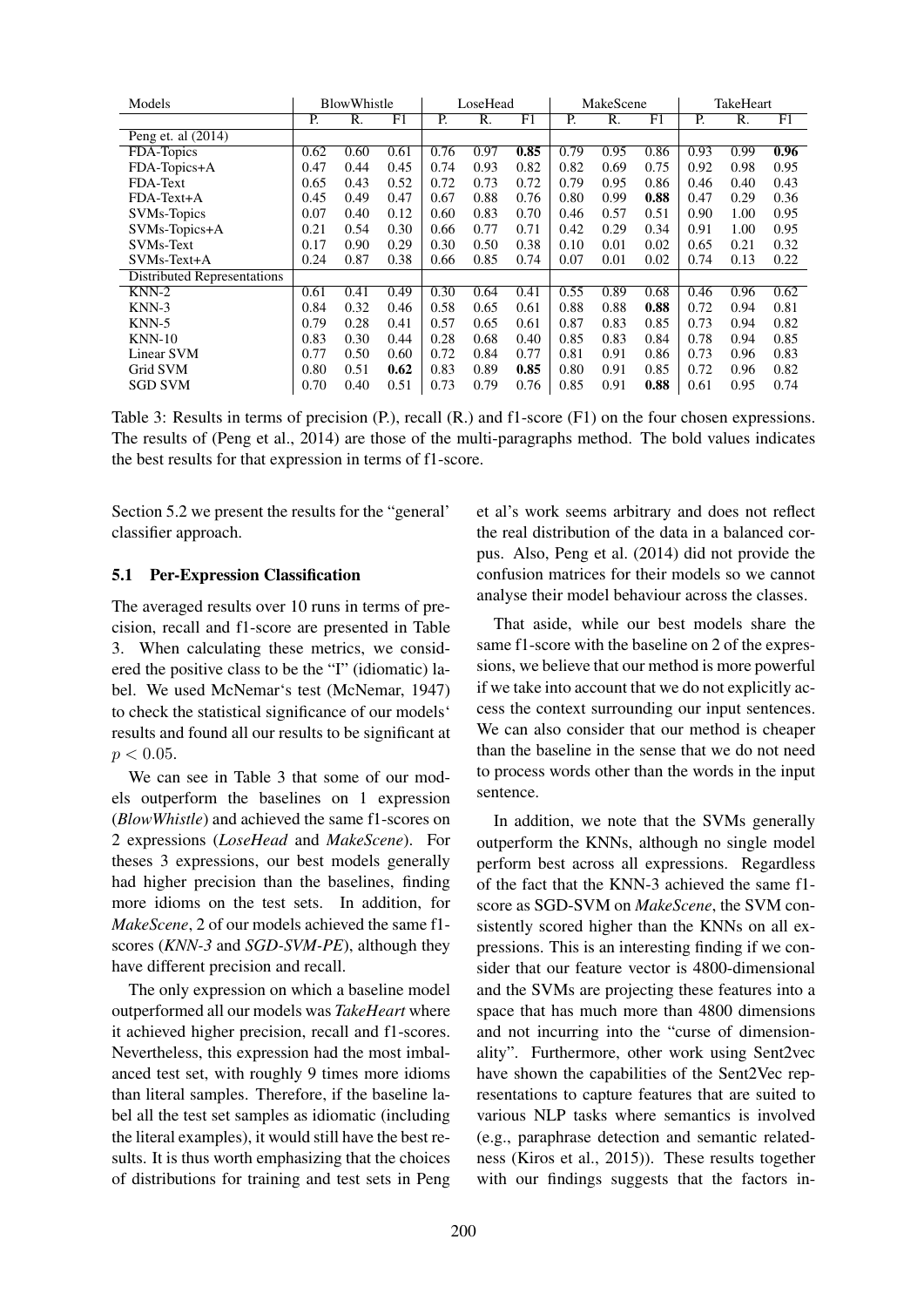| Expressions        | Linear-SVM-GE    |      |      |                  | Grid-SVM-GE      |      | SGD-SVM-GE |      |      |  |
|--------------------|------------------|------|------|------------------|------------------|------|------------|------|------|--|
|                    | $\overline{P}$ . | R.   | F1   | $\overline{P}$ . | $\overline{R}$ . | F1   | P.         | R.   | F1   |  |
| <b>BlowTop</b>     | 0.91             | 0.96 | 0.94 | 0.91             | 0.93             | 0.94 | 0.80       | 0.98 | 0.88 |  |
| <b>BlowTrumpet</b> | 0.98             | 0.88 | 0.93 | 0.98             | 0.88             | 0.93 | 0.89       | 0.93 | 0.90 |  |
| BlowWhistle*       | 0.84             | 0.67 | 0.75 | 0.84             | 0.68             | 0.75 | 0.67       | 0.59 | 0.63 |  |
| CutFigure          | 0.91             | 0.85 | 0.88 | 0.89             | 0.85             | 0.87 | 0.86       | 0.85 | 0.86 |  |
| FindFoot           | 0.96             | 0.93 | 0.94 | 0.97             | 0.93             | 0.95 | 0.85       | 0.90 | 0.87 |  |
| GetNod             | 0.98             | 0.91 | 0.95 | 0.98             | 0.91             | 0.95 | 0.91       | 0.91 | 0.91 |  |
| GetSack            | 0.87             | 0.89 | 0.88 | 0.86             | 0.88             | 0.87 | 0.81       | 0.89 | 0.84 |  |
| GetWind            | 0.86             | 0.82 | 0.84 | 0.92             | 0.85             | 0.88 | 0.69       | 0.81 | 0.75 |  |
| HaveWord           | 0.99             | 0.89 | 0.94 | 0.99             | 0.89             | 0.94 | 0.95       | 0.91 | 0.93 |  |
| HitRoad            | 0.86             | 0.98 | 0.92 | 0.89             | 0.98             | 0.93 | 0.83       | 0.98 | 0.90 |  |
| HitRoof            | 0.88             | 0.88 | 0.88 | 0.92             | 0.88             | 0.90 | 0.80       | 0.83 | 0.82 |  |
| HitWall            | 0.74             | 0.58 | 0.65 | 0.74             | 0.58             | 0.65 | 0.74       | 0.45 | 0.56 |  |
| HoldFire           | 1.00             | 0.63 | 0.77 | 1.00             | 0.63             | 0.77 | 0.82       | 0.67 | 0.74 |  |
| KickHeel           | 0.92             | 0.96 | 0.94 | 0.92             | 0.99             | 0.95 | 0.89       | 0.92 | 0.91 |  |
| LoseHead*          | 0.78             | 0.66 | 0.72 | 0.75             | 0.64             | 0.69 | 0.75       | 0.67 | 0.71 |  |
| LoseThread         | 1.00             | 0.88 | 0.93 | 1.00             | 0.86             | 0.92 | 0.81       | 0.85 | 0.83 |  |
| MakeFace           | 0.70             | 0.83 | 0.76 | 0.69             | 0.76             | 0.72 | 0.62       | 0.81 | 0.70 |  |
| MakeHay            | 0.81             | 0.78 | 0.79 | 0.81             | 0.84             | 0.82 | 0.73       | 0.76 | 0.75 |  |
| MakeHit            | 0.10             | 0.54 | 0.70 | 0.10             | 0.54             | 0.70 | 0.85       | 0.55 | 0.67 |  |
| MakeMark           | 0.99             | 0.92 | 0.95 | 0.98             | 0.91             | 0.94 | 0.93       | 0.93 | 0.93 |  |
| MakePile           | 0.84             | 0.67 | 0.74 | 0.84             | 0.70             | 0.76 | 0.74       | 0.70 | 0.72 |  |
| MakeScene*         | 0.92             | 0.84 | 0.88 | 0.92             | 0.81             | 0.86 | 0.78       | 0.81 | 0.79 |  |
| PullLeg            | 0.79             | 0.71 | 0.75 | 0.82             | 0.72             | 0.77 | 0.75       | 0.70 | 0.72 |  |
| PullPlug           | 0.91             | 0.91 | 0.91 | 0.91             | 0.91             | 0.91 | 0.90       | 0.92 | 0.91 |  |
| PullPunch          | 0.85             | 0.87 | 0.86 | 0.87             | 0.87             | 0.87 | 0.70       | 0.85 | 0.77 |  |
| PullWeight         | 1.00             | 0.96 | 0.98 | 1.00             | 0.96             | 0.98 | 0.89       | 0.93 | 0.93 |  |
| SeeStar            | 0.17             | 0.13 | 0.15 | 0.17             | 0.13             | 0.15 | 0.17       | 0.17 | 0.17 |  |
| TakeHeart*         | 0.94             | 0.79 | 0.86 | 0.94             | 0.80             | 0.86 | 0.86       | 0.80 | 0.83 |  |
| Total              | 0.84             | 0.80 | 0.83 | 0.84             | 0.80             | 0.83 | 0.79       | 0.79 | 0.78 |  |

Table 4: Precision (P.), recall (R.) and f1-scores (F1) calculated on the expressions of the balanced part of the VNC-Tokens dataset. The expressions marked with \* indicate the expressions also evaluated with the "per-expression" classifiers.

volved in distinguishing between the semantics of idiomatic and literal language are deeply entrenched in language generation and only a highdimensional representation can enable a classifier to make that distinction. This observation also implies that the contribution of each feature (generated by the distributed representation) is very small, given the fact that we need that many dimensions and the space needed to unpack the components of literal and idiomatic language has many more dimensions than the input space. Therefore, the current manually engineered features (i.e., the features used in previous idiom token classification) are only capturing a small portion of these dimensions and assigning more weight to these dimensions while other dimensions (not captured) are not considered (i.e., as they are not considered, the features represented by these dimensions have their weight equal to 0)

Another point for consideration is the fact that the combination of our model with the work of Peng et al. (2014) may result in a stronger model on this "per-expression" setting. Nevertheless, as

previously highlighted, it was not possible for us to directly re-implement their work.

#### 5.2 General Classification

Moving on to the general classification case, we present the average results (in terms of precision, recall and f1-score) over 10 runs to our "general" classifiers on the balanced part of the VNC-Tokens dataset. Once again, the positive class is assumed to be the "I" (idiomatic) label and we split the outcomes per expression. It should be noted that the "per-expression" evaluation was performed using a balanced set to train the classifiers while in this experiment we maintained the ratio of idiomatic to literal usages for each expression across the training and test sets. Our motivation for maintaining this ratio was to simulate the real distribution of the classes in the corpus.

We present results for the four individual MWEs used in the per-sentence based evaluation as well as a set of averages made over all 28 expression in the "balanced" portion of the dataset. Referring to the results we first of all note the overall performance of the "general" classifiers is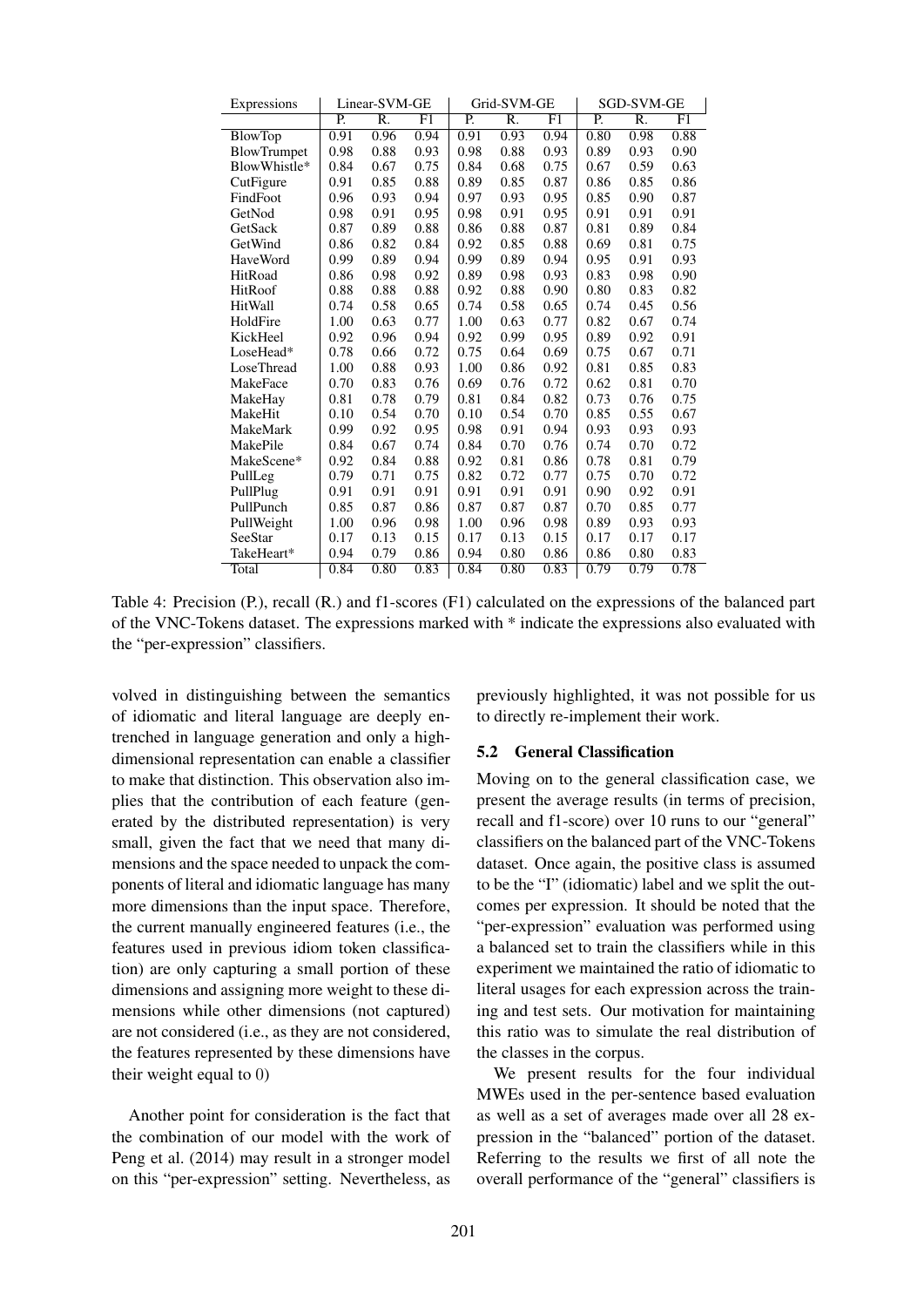fairly high with 2 classifiers (Linear-SVM-GE and Grid-SVM-GE) sharing the same precision, recall and f1-scores. While averages here are the same across the two classifiers, it is worth noting that deviations occured across individual MWE types, though these deviations balanced out across the data set. Although not displayed in this table due to space limitations, it should be noted that all the 3 classifier had a extremely low performance on *SeeStar* (f1 = 0.15, 0.15 and 0.17 respectively).

If we compare the performance of the 4 expressions analysed in the "per-expression" experiment we can observe that all the "general" classifiers had a better performance over *BlowWhistle* and the Linear-SVM-GE also performed better on *MakeScene*. Nevertheless we should emphasize that the "general" classifier's evaluation is closer to what we would expect in a real data distribution than the evaluation presented on the "perexpression" section. This does not invalidate the evaluation of the latter but when we have access to a real data distribution it should also be taken into account when performing a ML evaluation.

In general, the results look promising. It is interesting to see how the classifiers trained on a set of mixed expressions ("general" classifiers) had a performance close to the "per-expression" classifiers, even though the latter were trained and tested on "artificial" training and test sets that do not reflect the real data distributions. We believe that these results indicate that the distributed representations generated by Sent2Vec are indeed clustering together sentences within the same class (idiomatic or literal) in feature space.

#### 6 Conclusions and Future Work

In this paper we have investigated the use of distributed compositional semantics in literal and idiomatic language classification, more specifically using Skip-Thought Vectors (Sent2Vec). We followed the intuition that the distributed representations generated by Sent2Vec also include information regarding the context where the potential idiomatic expression is inserted and therefore is sufficient for distinguishing between idiomatic and literal language use.

We tested this approach with different Machine Learning (ML) algorithms (K-Nearest Neighbours and Support Vector Machines) and compared our work against a topic model representation that include the full paragraph or the surrounding para-

graphs where the potential idiom is inserted. We have shown that using the Sent2Vec representations our classifiers achieve better results in 3 out of 4 expressions tested. We have also shown that our models generally present better precision and/or recall than the baselines.

We also investigated the capability of Sent2Vec clustering representations of sentences within the same class in feature space. We followed the intuition presented by previous experiments with distributed representations that words with similar meaning are clustered together in feature space and experimented with a "general" classifier that is trained on a dataset of mixed expressions. We have shown that the "general" classifier is feasible but the traditional "per-expression" does achieve better results in some cases.

In future work we plan to investigate the use of Sent2Vec to encode larger samples of text - not only the sentence containing idioms. We also plan to further analyse the errors made by our "general" model and investigate the "general" approach on the skewed part of the VNC-tokens dataset. We also plan to investigate an end-to-end approach based on deep learning-based representations to classify literal and idiomatic language use.

In addition, we also plan to compare our work to the method of Sporleder et al. (2010) as well apply our work on the IDX Corpus (Sporleder et al., 2010) and to other languages. The focus of these future experiments will be to test how our approach which is relatively less dependent on NLP resources compares with these other methods for idiom token classification.

## Acknowledgments

We would like to thank the anonymous reviewers for their valuable comments and feedback. Giancarlo D. Salton would like to thank CAPES ("Coordenação de Aperfeicoamento de Pessoal de Nível Superior") for his Science Without Borders scholarship, proc n. 9050-13-2.

## References

- Dzmitry Bahdanau, Kyunghyun Cho, and Yoshua Bengio. 2015. Neural machine translation by jointly learning to align and translate. In *ICLR*.
- David M. Blei, Andrew Y. Ng, and Michael I. Jordan. 2003. Latent dirichlet allocation. *J. Mach. Learn. Res.*, 3:993–1022, March.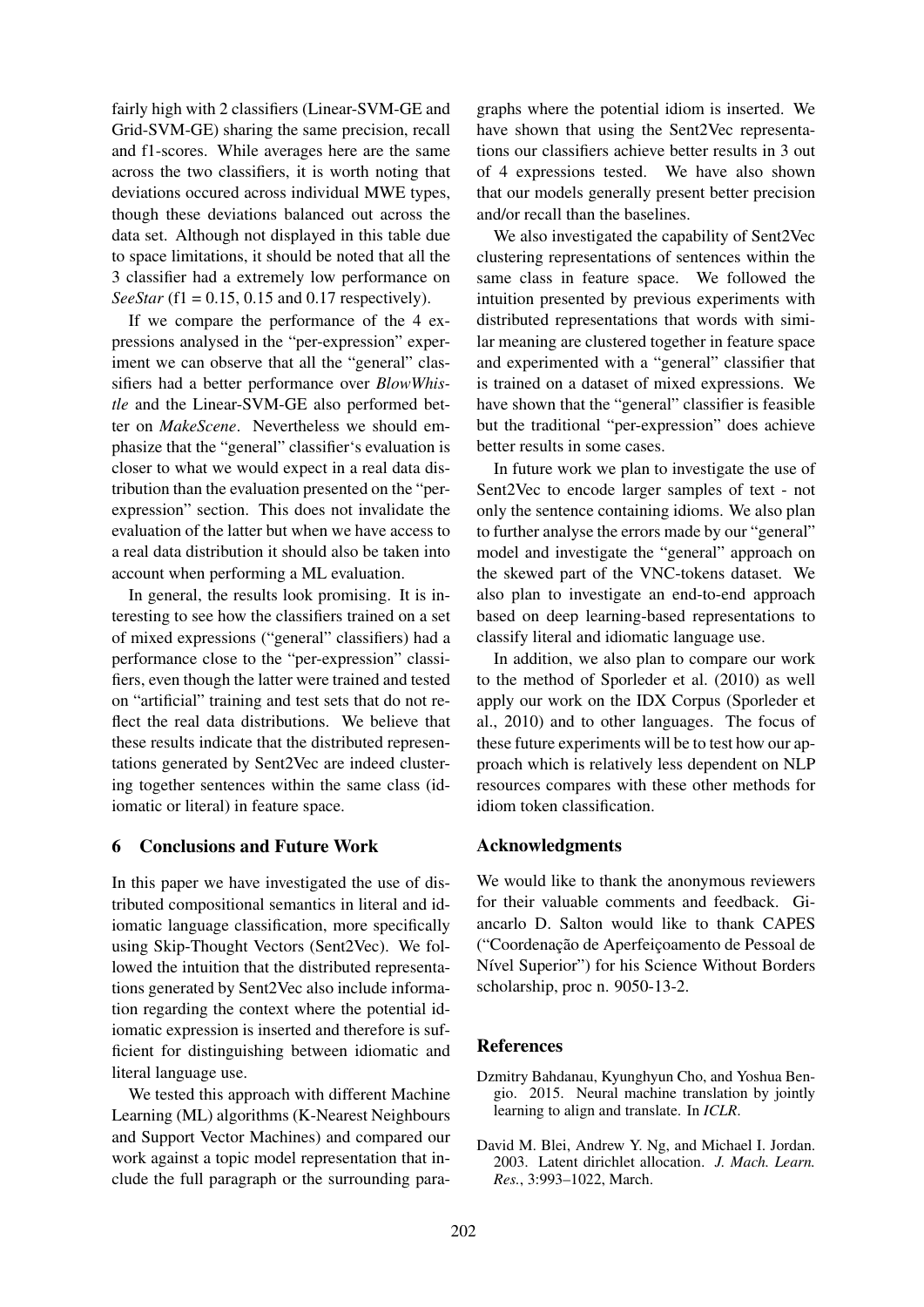- Léon Bottou. 2010. Large-scale machine learning with stochastic gradient descent. In *Proceedings of the 19th International Conference on Computational Statistics (COMPSTAT'2010)*, pages 177–187.
- Lou Burnard. 2007. Reference guide for the british national corpus (xml edition). Technical report, http://www.natcorp.ox.ac.uk/.
- Kyunghyun Cho, Bart van Merrienboer, Caglar Gulcehre, Dzmitry Bahdanau, Fethi Bougares, Holger Schwenk, and Yoshua Bengio. 2014. Learning phrase representations using rnn encoder–decoder for statistical machine translation. In *Proceedings of the 2014 Conference on Empirical Methods in Natural Language Processing (EMNLP)*, pages 1724– 1734, Doha, Qatar, October. Association for Computational Linguistics.
- Paul Cook, Afsaneh Fazly, and Suzanne Stevenson. 2008. The VNC-Tokens Dataset. In *Proceedings of the LREC Workshop: Towards a Shared Task for Multiword Expressions (MWE 2008)*, Marrakech, **Morocco**
- Afsanesh Fazly, Paul Cook, and Suzanne Stevenson. 2009. Unsupervised type and token identification of idiomatic expressions. In *Computational Linguistics*, volume 35, pages 61–103.
- Anna Feldman and Jing Peng. 2013. Automatic detection of idiomatic clauses. In *Proceedings of the 14th International Conference on Computational Linguistics and Intelligent Text Processing - Volume Part I*, CICLing'13, pages 435–446.
- Chikara Hashimoto and Daisuke Kawahara. 2008. Construction of an idiom corpus and its application to idiom identification based on wsd incorporating idiom-specific features. In *Proceedings of the conference on empirical methods in natural language processing*, pages 992–1001. Association for Computational Linguistics.
- Nal Kalchbrenner, Edward Grefenstette, and Phil Blunsom. 2014. A convolutional neural network for modelling sentences. June.
- Yoon Kim. 2014. Convolutional neural networks for sentence classification. In *Proceedings of the 2014 Conference on Empirical Methods in Natural Language Processing, EMNLP 2014, October 25-29, 2014, Doha, Qatar, A meeting of SIGDAT, a Special Interest Group of the ACL*, pages 1746–1751.
- Ryan Kiros, Yukun Zhu, Ruslan R Salakhutdinov, Richard Zemel, Raquel Urtasun, Antonio Torralba, and Sanja Fidler. 2015. Skip-thought vectors. In *Advances in Neural Information Processing Systems 28*, pages 3276–3284.
- Linlin Li and Caroline Sporleder. 2010a. Linguistic cues for distinguishing literal and non-literal usages. In *Proceedings of the 23rd International Conference on Computational Linguistics: Posters*, pages 683– 691.
- Linlin Li and Caroline Sporleder. 2010b. Using gaussian mixture models to detect figurative language in context. In *Human Language Technologies: The 2010 Annual Conference of the North American Chapter of the Association for Computational Linguistics*, HLT '10, pages 297–300, Stroudsburg, PA, USA. Association for Computational Linguistics.
- Quinn McNemar. 1947. Note on the sampling error of the difference between correlated proportions or percentages. *Psychometrika*, 12(2):153–157.
- Tomas Mikolov, Kai Chen, Greg Corrado, and Jeffrey Dean. 2013a. Efficient estimation of word representations in vector space. *arXiv preprint arXiv:1301.3781*.
- Tomas Mikolov, Wen-tau Yih, and Geoffrey Zweig. 2013b. Linguistic regularities in continuous space word representations. In *The 2013 Conference of the North Americal Chapter of the Association for Computational Linguistics: Human Language Technologies (NAACL-HLT)*, pages 746–751.
- Jing Peng, Anna Feldman, and Ekaterina Vylomova. 2014. Classifying idiomatic and literal expressions using topic models and intensity of emotions. In *Proceedings of the 2014 Conference on Empirical Methods in Natural Language Processing (EMNLP)*, pages 2019–2027, October.
- Giancarlo D. Salton, Robert J. Ross, and John D. Kelleher. 2014. An Empirical Study of the Impact of Idioms on Phrase Based Statistical Machine Translation of English to Brazilian-Portuguese. In *Third Workshop on Hybrid Approaches to Translation (HyTra) at 14th Conference of the European Chapter of the Association for Computational Linguistics*.
- Richard Socher, Alex Perelygin, Jean Wu, Jason Chuang, Christopher D. Manning, Andrew Y. Ng, and Christopher Potts. 2013. Recursive deep models for semantic compositionality over a sentiment treebank. In *Proceedings of the 2013 Conference on Empirical Methods in Natural Language Processing*, pages 1631–1642.
- Caroline Sporleder and Linlin Li. 2009. Unsupervised recognition of literal and non-literal use of idiomatic expressions. In *Proceedings of the 12th Conference of the European Chapter of the Association for Computational Linguistics*, pages 754–762.
- Caroline Sporleder, Linlin Li, Philip Gorinski, and Xaver Koch. 2010. Idioms in context: The idix corpus. In *Proceedings of the Seventh International Conference on Language Resources and Evaluation (LREC-2010)*, pages 639–646.
- Ilya Sutskever, Oriol Vinyals, and Quoc V Le. 2014. Sequence to sequence learning with neural networks. In Z. Ghahramani, M. Welling, C. Cortes, N. D. Lawrence, and K. Q. Weinberger, editors, *Advances in Neural Information Processing Systems 27*, pages 3104–3112.